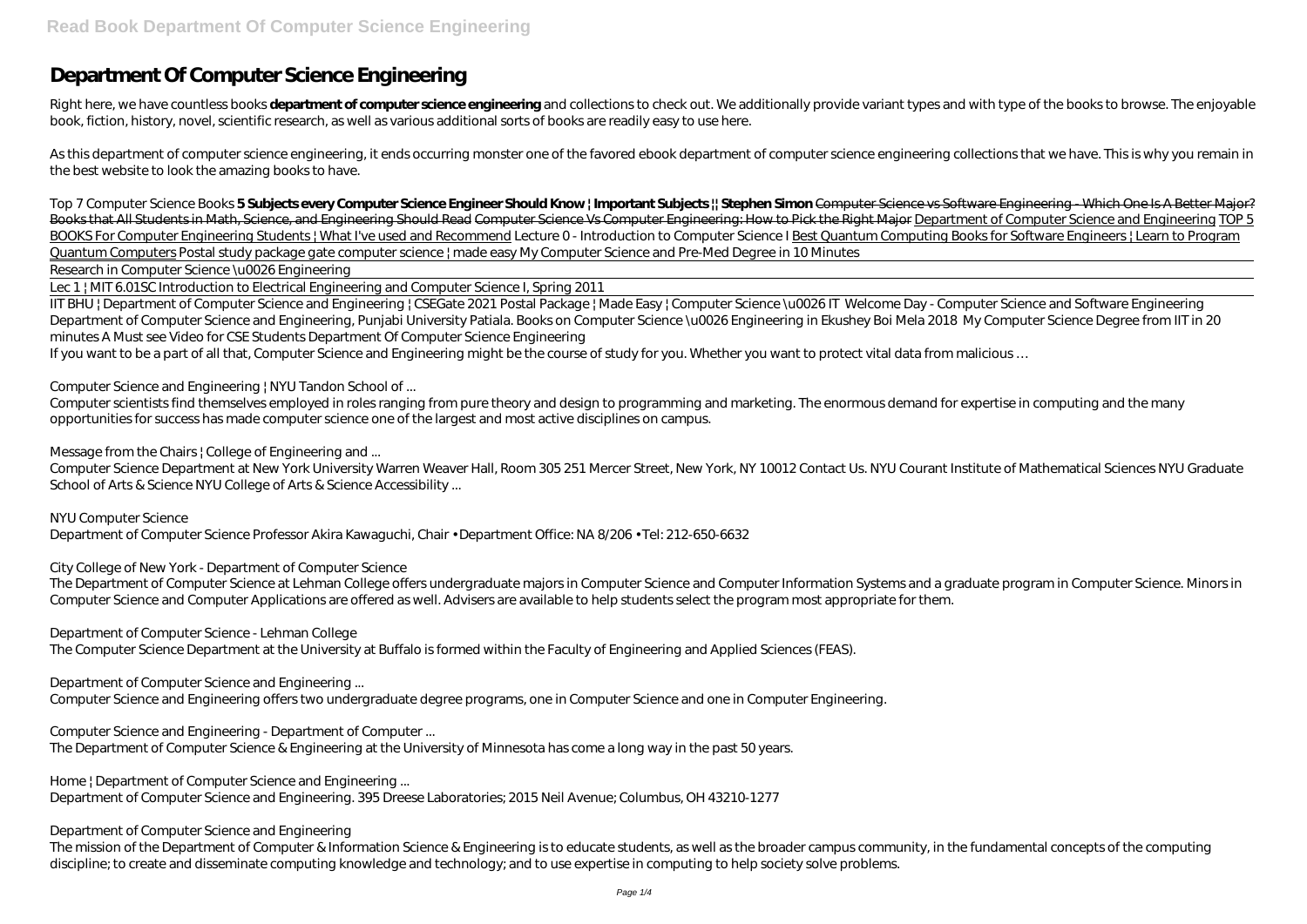# *Home - Computer & Information Science & Engineering*

Computer Science & Engineering (CSE) is an academic program at many universities which comprises scientific and engineering aspects of computing. CSE is also a term often used in Europe to translate the name of engineering informatics academic programs.

#### *Computer science and engineering - Wikipedia*

Careers in Electrical Engineering and Computer Science are stimulating, inspiring, and challenging. Students in UC's College of Engineering and Applied Science prepare for successful careers in their field with a holistic approach that includes a traditional classroom curriculum along with our Cooperative Education (Co-op) program—the first of its kind in 1906, and the largest of its kind ...

Note: The department offers a bachelor of science in computer science for students enrolled in the McCormick School of Engineering, as well as a bachelor of arts in computer science for students enrolled in the Weinberg College of Arts and Sciences.

The department is the largest in the College of Engineering, with more than 600 undergraduate students enrolled. Di succeeds Xiaoqing "Frank" Liu, who departed in July to become dean of engineering at Southern Illinois University. Di has been a faculty member in the Department of Computer Science and Computer Engineering since 2004 and holds...

#### *Electrical Engineering and Computer Science | University ...*

The vision of the CSE Department is Global Excellence and Local Relevance in Research, teaching, and technology development in Computer Science and Engineering.

#### *Department of Computer Science & Engineering*

#### *Computer Science | Northwestern Engineering*

*Di Appointed to Lead Computer Science and Computer Engineering* Department of Computer Science & Engineering Texas A&M University 301 Harvey R. Bright Building College Station, TX 77843-3112 Phone: 979-458-3870 Fax: 979-845-1420

#### *Computer Science and Engineering | Texas A&M University ...*

Dept of Computer Science and Engineering University of California, San Diego 9500 Gilman Drive La Jolla, CA 92093-0404 U.S.A.

# *Home | Computer Science*

The mission of the Department of Computer Science and Engineering is to serve society through excellence in education, research and service.

#### *CSE Home*

Consistently ranked among the top computer science programs in the nation, the Paul G. Allen School of Computer Science & Engineering educates tomorrow's innovators and engages in research that advances core and emerging areas of the field. We also participate in a broad range of multi-disciplinary initiatives that demonstrate the transformative power of computing, and are nationally recognized for our success in promoting diversity.

The field of computer science (CS) is currently experiencing a surge in undergraduate degree production and course enrollments, which is straining program resources at many institutions and causing concern among faculty and administrators about how best to respond to the rapidly growing demand. There is also significant interest about what this growth will mean for the future of CS programs, the role of computer science in academic institutions, the field as a whole, and U.S. society more broadly. Assessing and Responding to the Growth of Computer Science Undergraduate Enrollments seeks to provide a better understanding of the current trends in computing enrollments in the context of past trends. It examines drivers of the current enrollment surge, relationships between the surge and current and potential gains in diversity in the field, and the potential impacts of responses to the increased demand for computing in higher education, and it considers the likely effects of those responses on students, faculty, and institutions. This report provides recommendations for what institutions of higher education, government agencies, and the private sector can do to respond to the surge and plan for a strong and sustainable future for the field of CS in general, the health of the institutions of higher education, and the prosperity of the nation.

A complete lexicon of technical information, the Dictionary of Computer Science, Engineering, and Technology provides workable definitions, practical information, and enhances general computer science and engineering literacy. It spans various disciplines and industry sectors such as: telecommunications, information theory, and software and hardware systems. If you work with, or write about computers, this dictionary is the single most important resource you can put on your shelf. The dictionary addresses all aspects of computing and computer technology from multiple perspectives, including the academic, applied, and professional vantage points. Including more than 8,000 terms, it covers all major topics from artificial intelligence to programming languages, from software engineering to operating systems, and from database management to privacy issues. The definitions provided are detailed rather than concise. Written by an international team of over 80 contributors, this is the most comprehensive and easy-to-read reference of its kind. If you need to know the definition of anything related to computers you will find it in the Dictionary of Computer Science, Engineering, and Technology.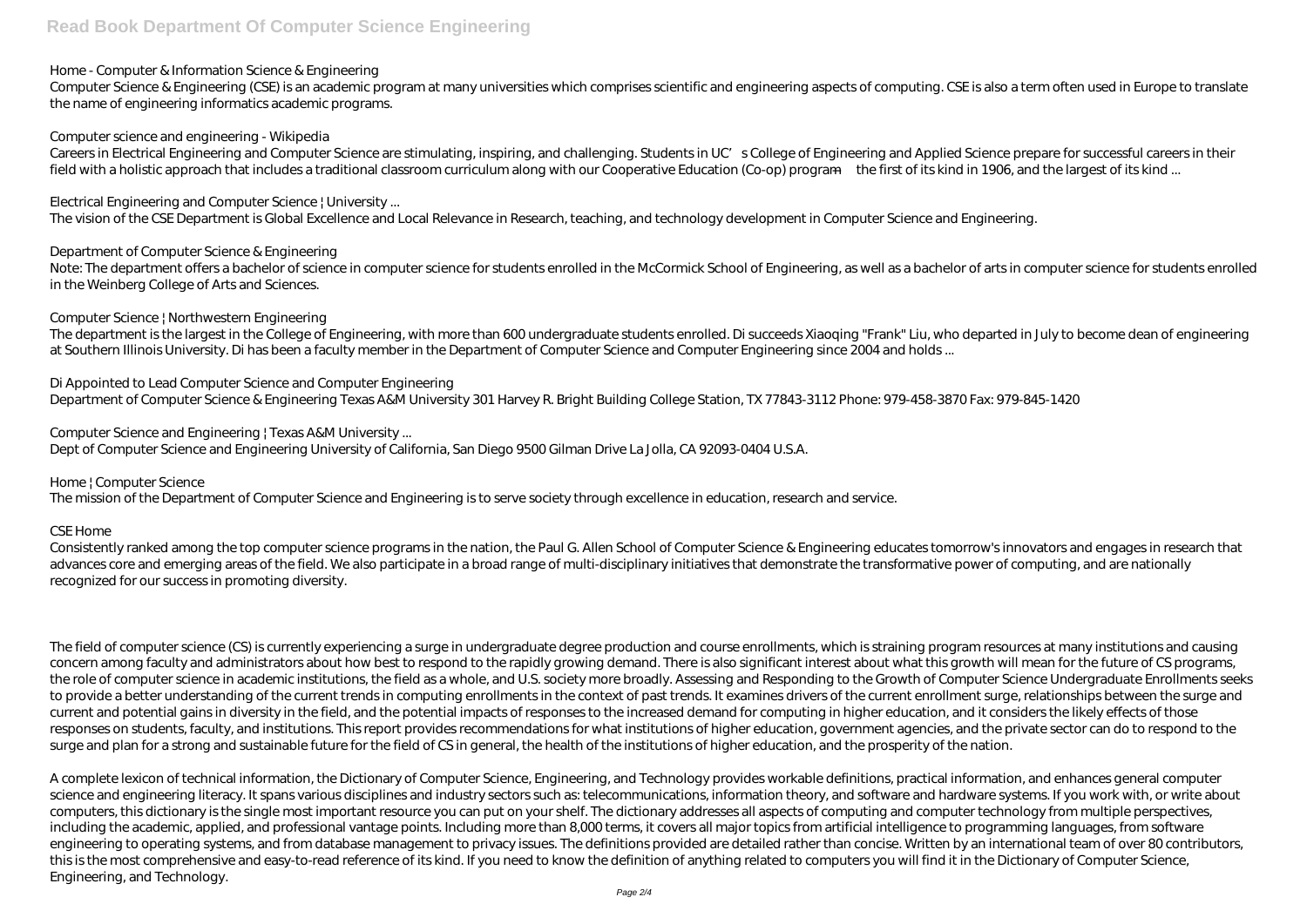In the quest to understand and model the healthy or sick human body, re searchers and medical doctors are utilizing more and more quantitative tools and techniques. This trend is pushing the envelope of a new field we call Biomedical Computing, as an exciting frontier among signal processing, pattern recognition, optimization, nonlinear dynamics, computer science and biology, chemistry and medicine. A conference on Biocomputing was held during February 25-27, 2001 at the University of Florida. The conference was sponsored by the Center for Applied Optimization, the Computational Neuroengineering Center, the Biomedical En gineering Program (through a Whitaker Foundation grant), the Brain Institute, the School of Engineering, and the University of Florida Research & Graduate Programs. The conference provided a forum for researchers to discuss and present new directions in Biocomputing. The well-attended three days event was highlighted by the presence of top researchers in the field who presented their work in Biocomputing. This volume contains a selective collection of ref ereed papers based on talks presented at this conference. You will find seminal contributions in genomics, global optimization, computational neuroscience, FMRI, brain dynamics, epileptic seizure prediction and cancer diagnostics. We would like to take the opportunity to thank the sponsors, the authors of the papers, the anonymous referees, and Kluwer Academic Publishers for making the conference successful and the publication of this volume possible. Panos M. Pardalos and Jose C.

Proceedings of the 2019 International Conference on Bioinformatics & Computational Biology (BIOCOMP'19) held July 29th - August 1st, 2019 in Las Vegas, Nevada.

Computers are increasingly the enabling devices of the information revolution, and computing is becoming ubiquitous in every corner of society, from manufacturing to telecommunications to pharmaceuticals to entertainment. Even more importantly, the face of computing is changing rapidly, as even traditional rivals such as IBM and Apple Computer begin to cooperate and new modes of computing are developed. Computing the Future presents a timely assessment of academic computer science and engineering (CS&E), examining what should be done to ensure continuing progress in making discoveries that will carry computing into the twenty-first century. Most importantly, it advocates a broader research and educational agenda that builds on the field's impressive accomplishments. The volume outlines a framework of priorities for CS&E, along with detailed recommendations for education, funding, and leadership. A core research agenda is outlined for these areas: processors and multiple-processor systems, data communications and networking, software engineering, information storage and retrieval, reliability, and user interfaces. This highly readable volume examines Computer science and engineering as a discipline--how computer scientists and engineers are pushing back the frontiers of their field. How CS&E must change to meet the challenges of the future. The influence of strategic investment by federal agencies in CS&E research. Recent structural changes that affect the interaction of academic CS&E and the business environment. Specific examples of interdisciplinary and applications research in four areas: earth sciences and the environment, computational biology, commercial computing, and the long-term goal of a national electronic library. The volume provides a detailed look at undergraduate CS&E education, highlighting the limitations of four-year programs, and discusses the emerging importance of a master's degree in CS&E and the prospects for broadening the scope of the Ph.D. It also includes a brief look at continuing education.

A decision procedure is an algorithm that, given a decision problem, terminates with a correct yes/no answer. Here, the authors focus on theories that are expressive enough to model real problems, but are still decidable. Specifically, the book concentrates on decision procedures for first-order theories that are commonly used in automated verification and reasoning, theorem-proving, compiler optimization and operations research. The techniques described in the book draw from fields such as graph theory and logic, and are routinely used in industry. The authors introduce the basic terminology of satisfiability modulo theories and then, in separate chapters, study decision procedures for each of the following theories: propositional logic; equalities and uninterpreted functions; linear arithmetic; bit vectors; arrays; pointer logic; and quantified formulas.

Computer Science and Convergence is proceedings of the 3rd FTRA International Conference on Computer Science and its Applications (CSA-11) and The 2011 FTRA World Convergence Conference (FTRA WCC 2011). The topics of CSA and WCC cover the current hot topics satisfying the world-wide ever-changing needs. CSA-11 will be the most comprehensive conference focused on the various aspects of advances in computer science and its applications and will provide an opportunity for academic and industry professionals to discuss the latest issues and progress in the area of CSA. In addition, the conference will publish high quality papers which are closely related to the various theories and practical applications in CSA. Furthermore, we expect that the conference and its publications will be a trigger for further related research and technology improvements in this important subject. The main scope of CSA-11 is as follows: - Mobile and ubiquitous computing - Dependable, reliable and autonomic computing - Security and trust management - Multimedia systems and services - Networking and communications - Database and data mining - Game and software engineering - Grid, cloud and scalable computing - Embedded system and software - Artificial intelligence - Distributed and parallel algorithms - Web and internet computing - IT policy and business management WCC-11 is a major conference for scientists, engineers, and practitioners throughout the world to present the latest research, results, ideas, developments and applications in all areas of convergence technologies. The main scope of WCC-11 is as follows: - Cryptography and Security for Converged environments - Wireless sensor network for Converged environments - Multimedia for Converged environments - Advanced Vehicular Communications Technology for Converged environments - Human centric computing, P2P, Grid and Cloud computing for Converged environments - U-Healthcare for Converged environments - Strategic Security Management for Industrial Technology - Advances in Artificial Intelligence and Surveillance Systems